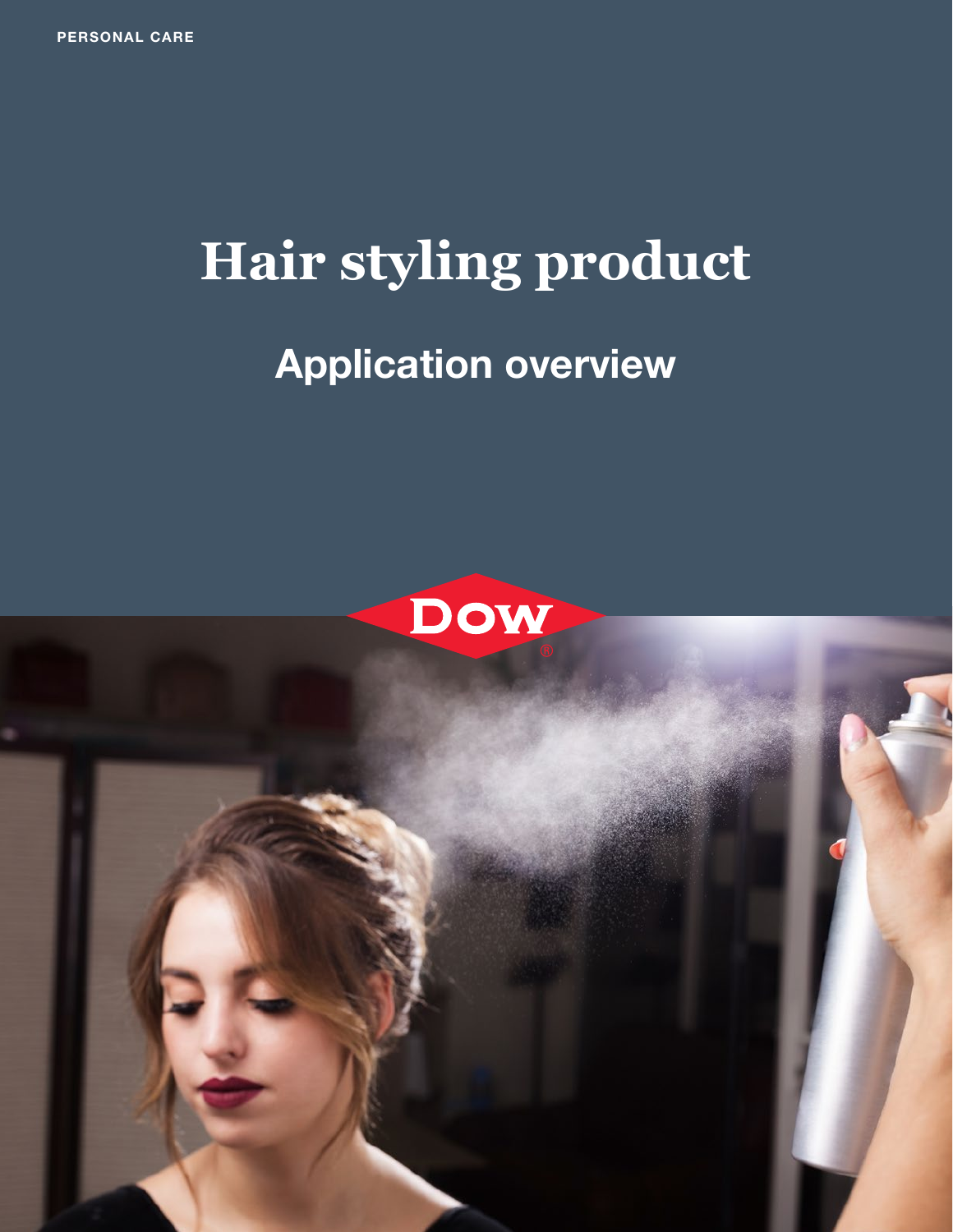When it comes to developing hair styling products that provide style and substance, Dow can help you meet and exceed your customers' expectations.

Developing creams, gels, mousses, pomades, sprays and other hair styling products that differentiate you from your competition is made easier with this product application guide. Use it to help select the conditioning polymer, hair styling polymer or rheology modifier ideal for your application.

| Select the right product and technology for your application.                                                                                                                                                                                                                                                                                  |                                                                                             | Curl<br>Hair<br>Hair gels,<br>Hair relaxers,<br>Hairspray,<br>activators<br>creams<br>Clear<br>Perms<br>Aerosol / Pump |           | Mousse,<br>Aerosol /<br>Non-aerosol | Pomades,<br>Glazes | Setting<br><b>lotions</b> | <b>Spray gels</b> |           |           |           |
|------------------------------------------------------------------------------------------------------------------------------------------------------------------------------------------------------------------------------------------------------------------------------------------------------------------------------------------------|---------------------------------------------------------------------------------------------|------------------------------------------------------------------------------------------------------------------------|-----------|-------------------------------------|--------------------|---------------------------|-------------------|-----------|-----------|-----------|
| <b>Conditioning polymers</b>                                                                                                                                                                                                                                                                                                                   | <b>Product/INCI name</b>                                                                    |                                                                                                                        |           |                                     |                    |                           |                   |           |           |           |
| Our range of conditioning polymers can help you meet all<br>performance and cost targets, from light to intense conditioning<br>and low-cost to luxury formulations for hair styling products.                                                                                                                                                 | SoftCAT™ SX 400 X Polymer (Polyquaternium-67)                                               |                                                                                                                        | $\bullet$ |                                     |                    |                           | $\bullet$         |           |           | $\bullet$ |
|                                                                                                                                                                                                                                                                                                                                                | UCARE™ Polymer JR-30M (Polyquaternium-10)                                                   |                                                                                                                        | $\bullet$ |                                     |                    |                           | $\bullet$         |           |           | $\bullet$ |
|                                                                                                                                                                                                                                                                                                                                                | UCARE™ Polymer LK (Polyquaternium-10)                                                       |                                                                                                                        | $\bullet$ |                                     |                    |                           | $\bullet$         |           |           | $\bullet$ |
| Hair styling polymers                                                                                                                                                                                                                                                                                                                          | <b>Product/INCI name</b>                                                                    |                                                                                                                        |           |                                     |                    |                           |                   |           |           |           |
| ACUDYNE™ Hair Styling Polymers provide outstanding hold,<br>excellent humidity resistance, non flaking and natural feel to a<br>variety of hair styling products.                                                                                                                                                                              | ACUDYNE™ 1000 Hair Styling Polymer (Acrylates/Hydroxyesters Acrylates Copolymer)            |                                                                                                                        |           | $\bullet$                           |                    | $\bullet$                 | $\bullet$         |           |           | $\bullet$ |
|                                                                                                                                                                                                                                                                                                                                                | ACUDYNE™ 180 Hair Styling Polymer (Acrylates/Hydroxyesters Acrylates Copolymer)             | $\bullet$                                                                                                              | $\bullet$ |                                     |                    |                           | $\bullet$         | $\bullet$ | $\bullet$ |           |
|                                                                                                                                                                                                                                                                                                                                                | ACUDYNE™ DHR Hair Styling Polymer (Acrylates/Hydroxyesters Acrylates Copolymer)             | $\bullet$                                                                                                              | $\bullet$ |                                     |                    | $\bullet$                 | $\bullet$         | $\bullet$ | $\bullet$ |           |
|                                                                                                                                                                                                                                                                                                                                                | ACUDYNE™ LT-120 Hair Styling Polymer (Acrylates/C1-2 Succinates/Hydroxyacrylates Copolymer) |                                                                                                                        |           |                                     |                    | $\bullet$                 |                   |           |           |           |
|                                                                                                                                                                                                                                                                                                                                                | ACUDYNE™ Shine Hair Styling Polymer (Styrene/Acrylates Copolymer)                           |                                                                                                                        |           |                                     |                    |                           | $\bullet$         |           |           |           |
| <b>Lubricity aids</b>                                                                                                                                                                                                                                                                                                                          | <b>Product/INCI name</b>                                                                    |                                                                                                                        |           |                                     |                    |                           |                   |           |           |           |
| FOAMYSENSE™ Polymers provide outstanding lubricity and slip<br>for an enhanced sensory and styling experience.                                                                                                                                                                                                                                 | FOAMYSENSE™ 301 Polymer (PEG-90M)                                                           |                                                                                                                        |           |                                     |                    |                           |                   |           |           | $\bullet$ |
|                                                                                                                                                                                                                                                                                                                                                | FOAMYSENSE™ N80 Polymer (PEG-5M)                                                            |                                                                                                                        | $\bullet$ |                                     |                    |                           |                   |           |           | $\bullet$ |
|                                                                                                                                                                                                                                                                                                                                                | FOAMYSENSE™ N750 Polymer (PEG-7M)                                                           |                                                                                                                        | $\bullet$ |                                     |                    |                           |                   |           |           |           |
|                                                                                                                                                                                                                                                                                                                                                | FOAMYSENSE™ N3000 Polymer (PEG-14M)                                                         |                                                                                                                        |           |                                     |                    |                           |                   |           |           | $\bullet$ |
| <b>Rheology modifiers, thickeners and texturizers</b>                                                                                                                                                                                                                                                                                          | <b>Product/INCI name</b>                                                                    |                                                                                                                        |           |                                     |                    |                           |                   |           |           |           |
| Our broad portfolio of rheology modifiers and thickeners can help<br>you enhance texture, provide suspension, adjust flow properties,<br>and stabilize and thicken hair styling product formulations. We<br>offer a variety of product chemistries to meet your needs, including<br>acrylic-, cellulosic- and polyurethane-based technologies. | ACULYN™ 22 Rheology Modifier (Acrylates/Steareth-20 Methacrylate Copolymer)                 | $\bullet$                                                                                                              |           |                                     |                    |                           |                   |           | $\bullet$ |           |
|                                                                                                                                                                                                                                                                                                                                                | ACULYN™ 28 Rheology Modifier (Acrylates/Beheneth-25 Methacrylate Copolymer)                 | $\bullet$                                                                                                              |           |                                     |                    |                           | $\bullet$         |           | $\bullet$ | $\bullet$ |
|                                                                                                                                                                                                                                                                                                                                                | ACULYN™ 33 Rheology Modifier (Acrylates Copolymer)                                          |                                                                                                                        |           |                                     |                    |                           |                   |           |           |           |
|                                                                                                                                                                                                                                                                                                                                                | ACULYN™ 38 Rheology Modifier (Acrylates/Vinyl Neodecanoate Crosspolymer)                    | $\bullet$                                                                                                              |           |                                     |                    |                           | $\bullet$         |           | $\bullet$ | $\bullet$ |
|                                                                                                                                                                                                                                                                                                                                                | ACULYN™ 44 Rheology Modifier (PEG-150/Decyl Alcohol/SMDI Copolymer)                         | $\bullet$                                                                                                              | $\bullet$ |                                     |                    |                           |                   | $\bullet$ |           |           |
|                                                                                                                                                                                                                                                                                                                                                | ACULYN™ 46N Rheology Modifier (PEG-150/Stearyl Alcohol/SMDI Copolymer)                      | $\bullet$                                                                                                              | $\bullet$ |                                     | $\bullet$          |                           |                   | $\bullet$ |           |           |
|                                                                                                                                                                                                                                                                                                                                                | ACULYN™ 88 Rheology Modifier (Acrylates/Steareth-20 Methacrylate Crosspolymer)              | $\bullet$                                                                                                              | $\bullet$ | $\bullet$                           |                    |                           | $\bullet$         |           |           |           |
|                                                                                                                                                                                                                                                                                                                                                | CELLOSIZE™ Texture 40-0100 Hydroxypropyl Methylcellulose (Hydroxypropyl Methylcellulose)    |                                                                                                                        | ٠         |                                     |                    |                           | $\bullet$         |           |           |           |
|                                                                                                                                                                                                                                                                                                                                                | CELLOSIZE™ Texture 40-0101 Hydroxypropyl Methylcellulose (Hydroxypropyl Methylcellulose)    |                                                                                                                        | $\bullet$ |                                     |                    |                           | $\bullet$         |           |           |           |
|                                                                                                                                                                                                                                                                                                                                                | CELLOSIZE™ Texture 40-0202 Hydroxypropyl Methylcellulose (Hydroxypropyl Methylcellulose)    |                                                                                                                        | $\bullet$ |                                     |                    |                           | $\bullet$         |           |           |           |